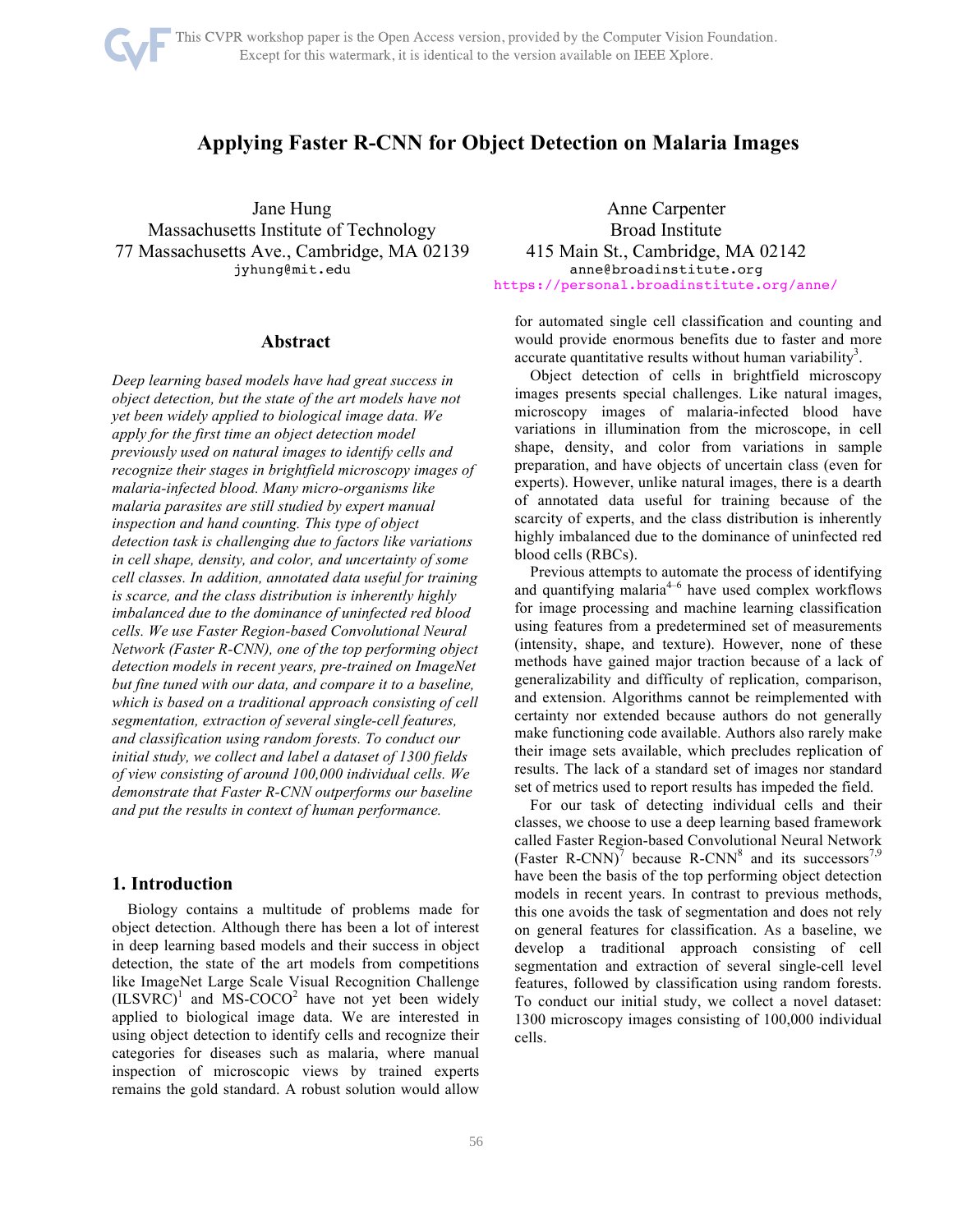# **2. Data**

Our data came from ex vivo samples from *P. vivax* infected patients in Brazil. Four patients were used for training while one patient was left out as our test set. Blood smears were stained with Giemsa reagent, which attaches to DNA and allow experts to inspect infected cells and determine their stage.

All non-RBC objects were annotated (boxed and labeled) by an expert malaria researcher (Figure 1). Seven labels used to cover possible cell types of interest: RBC, leukocyte, gametocyte, ring, trophozoite, and schizont. RBCs and leukocytes are uninfected cell types normally found in blood. Infected cells can develop either sexually (as gametocytes) or asexually (rings, trophozoites, then schizonts). Some cells were marked as difficult when not clearly in one of the classes, but those marked difficult were ignored in training. The data is also naturally imbalanced among the object classes. RBCs clearly dominate with about 97% of 100,000 total cells.



Figure 1. Example image with annotations, with colors representing different class labels.

# **3. Establish a Baseline with Traditional Method**

We established a baseline performance level of an automated detection and classification model using the traditional approach of segmentation followed by machine learning. By feeding in full sized training set images into open source image processing software CellProfiler<sup>14</sup>, which is geared towards biological images, we segmented cells and obtained about 300 intensity, shape, and texture feature measurements for each cell. Since the segmentations may not completely match the ground truth (Figure 2), for each segmented object we found the ground truth object with the most overlap and call it a match if the intersectional area over area of union (IoU) exceeded 0.4. Otherwise, the objects were mis-segmentations and not used for training. We took measurements of each cell and corresponding cell labels to train a machine learning classifier, Random Forest with n=1000 trees implemented

with scikit-learn<sup>15</sup>. Balancing was done by adjusting class weights.



Figure 2. Example segmentation (right is after segmentation). Some mis-segmentations are due to one cell being split into multiple and some are due to multiple cells being seen as one.

## **4. Deep Learning**

Rather than use the full sized images for training the deep learning models, we took 448x448 crops of each full image to augment the number of training examples and cut down on training time. Enough crops of each full image were taken such that the number of cells contained in the crops was at least twice the number of cells contained in the full sized image up to a maximum of 100 crops.

As is, the training set is highly imbalanced towards RBCs, so to create a more balanced training set, we rotated crops containing underrepresented classes by 90 degrees, which augmented underrepresented cell counts by roughly 4 times and removed crops containing only RBCs.

## **4.1. Faster R-CNN**



Figure 3. Faster R-CNN is a network for object detection that takes an image and outputs bounding boxes around objects of interest with class labels. It contains a Region Proposal Network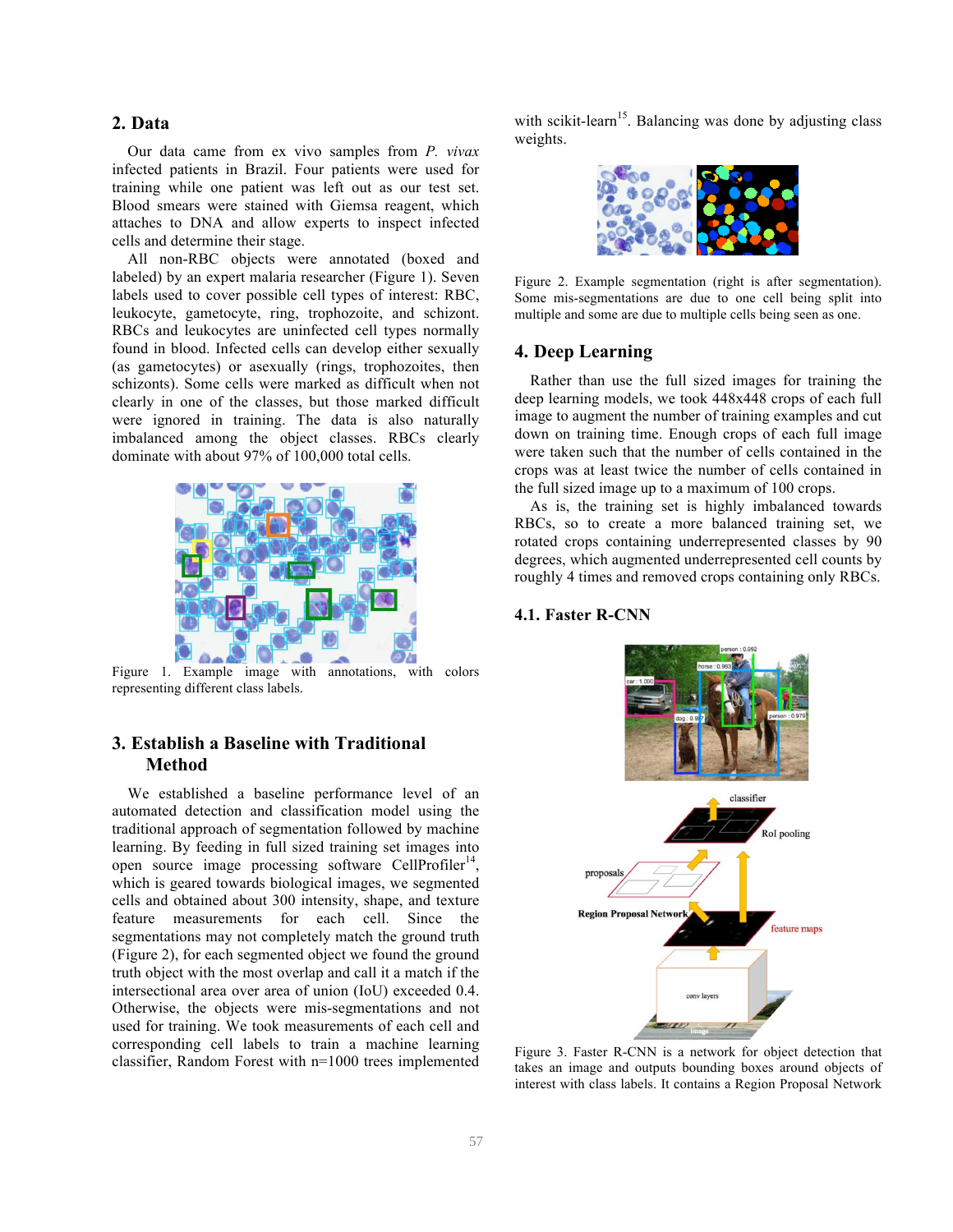that acts as an attention network that identifies the regions the classifier should consider  $11$ .

Faster  $R$ -CNN<sup>11</sup> became the state of the art in object detection when it was released in 2015. It takes an image as input and runs it through 2 modules: 2 modules: the first uses a region proposal network (RPN) that proposes object regions and the second is a Fast R-CNN object detector that classifies the region proposals $^{13}$  (Figure 3). To save time, RPN and Fast R-CNN share convolutional layers.

#### **4.2. Two Stage Detection and Classification**



Figure 4. Overview of how our two stage deep learning model for detection and classification is applied to images (i.e. test phase). A full sized image is fed into Faster R-CNN to detect objects and label them as RBC or other. The objects labeled as other are sent to AlexNet or another CNN to undergo more finegrained classification.

Our model detects and classifies in two stages. We choose a two-stage approach because the subtle differences between infected classes are difficult to distinguish when the large difference between RBCs and other cells is present. In stage one, object detection framework Faster R-CNN identifies bounding boxes around objects and classifies them as RBC or other (including infected cells and leukocytes). Faster R-CNN uses a convolutional neural network- here we use the AlexNet architecture with 7 layers- to jointly detect objects (vs. non-objects) and assign classes to the objects. In stage two, the detections from stage one labeled as other (non-RBC) are fed into AlexNet to obtain a 4096 dimensional feature vector used to classify them into more fine grained categories.

## **4.3. Implementation**

All deep learning models have been pre-trained with the natural image dataset ImageNet<sup>16</sup> and fine-tuned with our training data. The images in the training set were randomly split into a training and validation set for tuning the learning rate and determine early stopping.

In the two-stage model, additional augmentation was done to individual cell images. This included rotations, flips, horizontal and vertical shifts, color channel shifts, and scale shifts.

# **5. Results and Discussion**

#### **5.1. Baseline**

Using a traditional segmentation plus machine learning method as a baseline, we see that the model attains 50% accuracy (disregarding background, RBCs, and difficult cells) compared to the ground truth matched segmentation objects (Figure 5). Note that this is an overestimate of the accuracy compared to the true ground truth as it does not include mis-segmentation error.

|             | <b>Model</b><br><b>Count</b> | <b>Ground</b><br><b>Truth</b><br><b>Matched</b><br><b>Count</b> | <b>Ground</b><br><b>Truth</b><br><b>Count</b> |
|-------------|------------------------------|-----------------------------------------------------------------|-----------------------------------------------|
| <b>RBC</b>  | 19561                        | 19181                                                           | 19604                                         |
| trophozoite | 521                          | 538                                                             | 561                                           |
| schizont    | 6                            | 26                                                              | 28                                            |
| ring        | 4                            | 81                                                              | 88                                            |
| gametocyte  | 20                           | 76                                                              | 75                                            |
| leukocyte   | 23                           | 30                                                              | 28                                            |
| difficult   | 0                            | 217                                                             | 218                                           |

Figure 5: Table of predicted counts, counts from matching segmented objects to ground truth, and ground truth counts.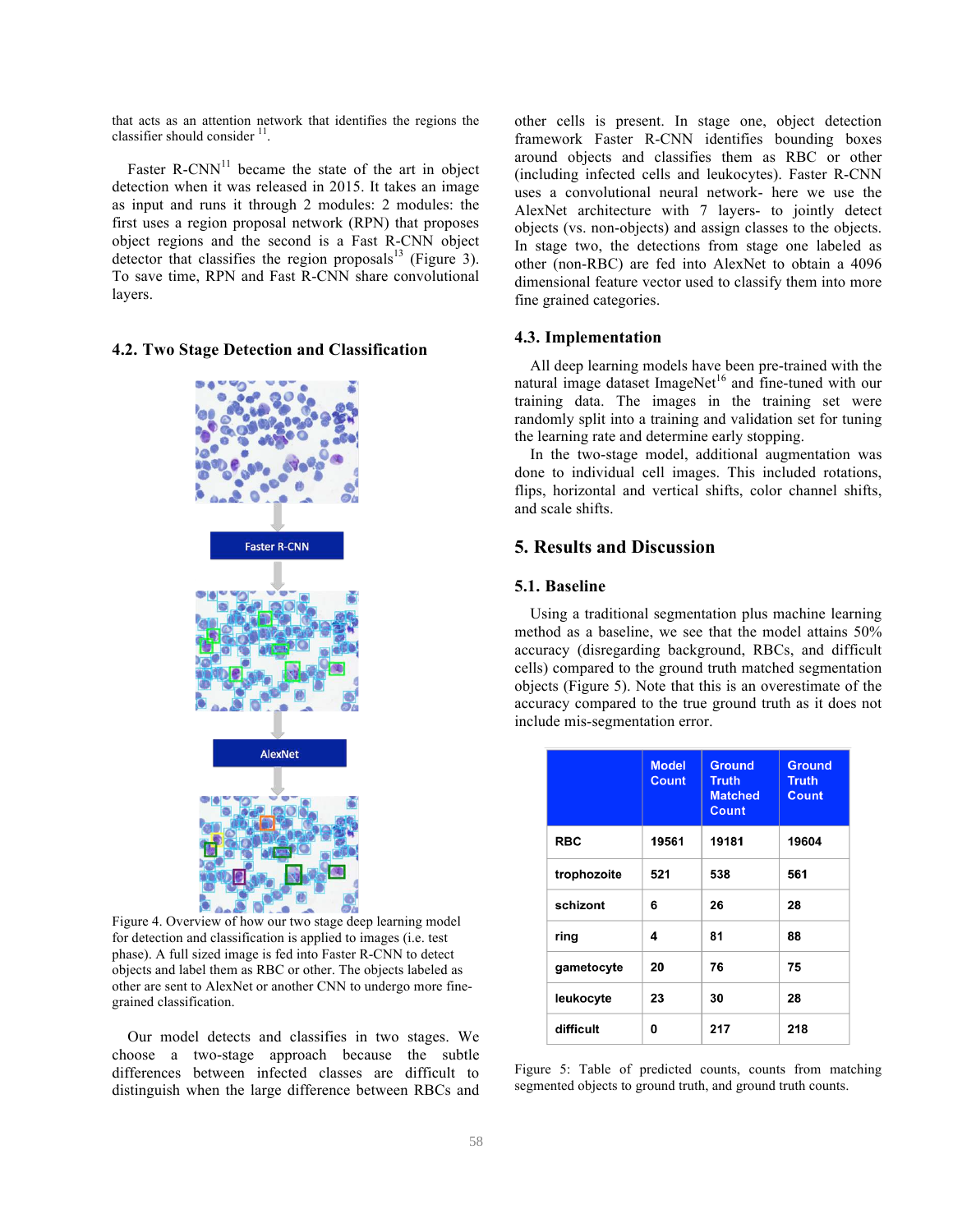#### **5.2. Deep Learning: One-Stage Classification**

The results of using Faster R-CNN to detect and classify all objects are shown in Figure 6. The accuracy is 59% (disregarding background, RBCs, and difficult cells). From counts alone, it is difficult to see whether the model is finding distinguishing features between infected classes. To easily visualize the feature vector that Faster R-CNN uses to do classification, we display a 2D t-SNE plot<sup>18</sup> in Figure 6b. t-SNE plots can be used to visualize high dimensional data in 2D in a way that maintains local structures. Pairs of points are given joint probabilities based on their distance and the Kullback-Leibler divergence between the probabilities is minimized.

There is a clear separation between RBCs (in blue) and the other classes, but within the cluster of infected cells, there is a lack of separation between the different stages. This shows that the features learned through training can clearly distinguish most of the RBCs from the other types, but they are not sufficient to distinguish the subtle differences between infected stages. The accuracy has been greatly affected by cells being identified as multiple cell types, which further indicates confusion of the model. The model might not be able to classify the cells into more fine-grained categories because of the extreme class imbalance. It is not clear how to do further class balancing within this framework, but once individual cells are identified, we can utilize techniques used in image classification.

| ×<br>v | ۰,<br>i |
|--------|---------|

|             | <b>Model</b><br><b>Count</b> | Ground<br><b>Truth</b><br>Count |
|-------------|------------------------------|---------------------------------|
| <b>RBC</b>  | 19112                        | 19604                           |
| trophozoite | 664                          | 561                             |
| schizont    | 39                           | 28                              |
| ring        | 227                          | 88                              |
| gametocyte  | 74                           | 75                              |
| leukocyte   | 49                           | 28                              |
| difficult   | 0                            | 218                             |





Figure 6. a) Table of predicted counts with threshold  $= 0.65$  and ground truth counts. b) t-SNE plot.

#### **5.3. Deep Learning: Two-Stage Classification**

Our two-stage model uses Faster R-CNN to detect all objects and classify them as RBC or not and a separate image classifier to make detailed classifications of the detections that Faster R-CNN labeled as not-RBC.

The results are shown in Figure 7. The total accuracy is 98% (disregarding background, RBCs, and difficult cells), which is a significant improvement over the one stage method. The t-SNE plot in Figure 7b shows clear clusters that differentiate the classes, even those marked as difficult. The model can use what it has learned from training to confidently classify cells that humans are confused by and normally ignore.

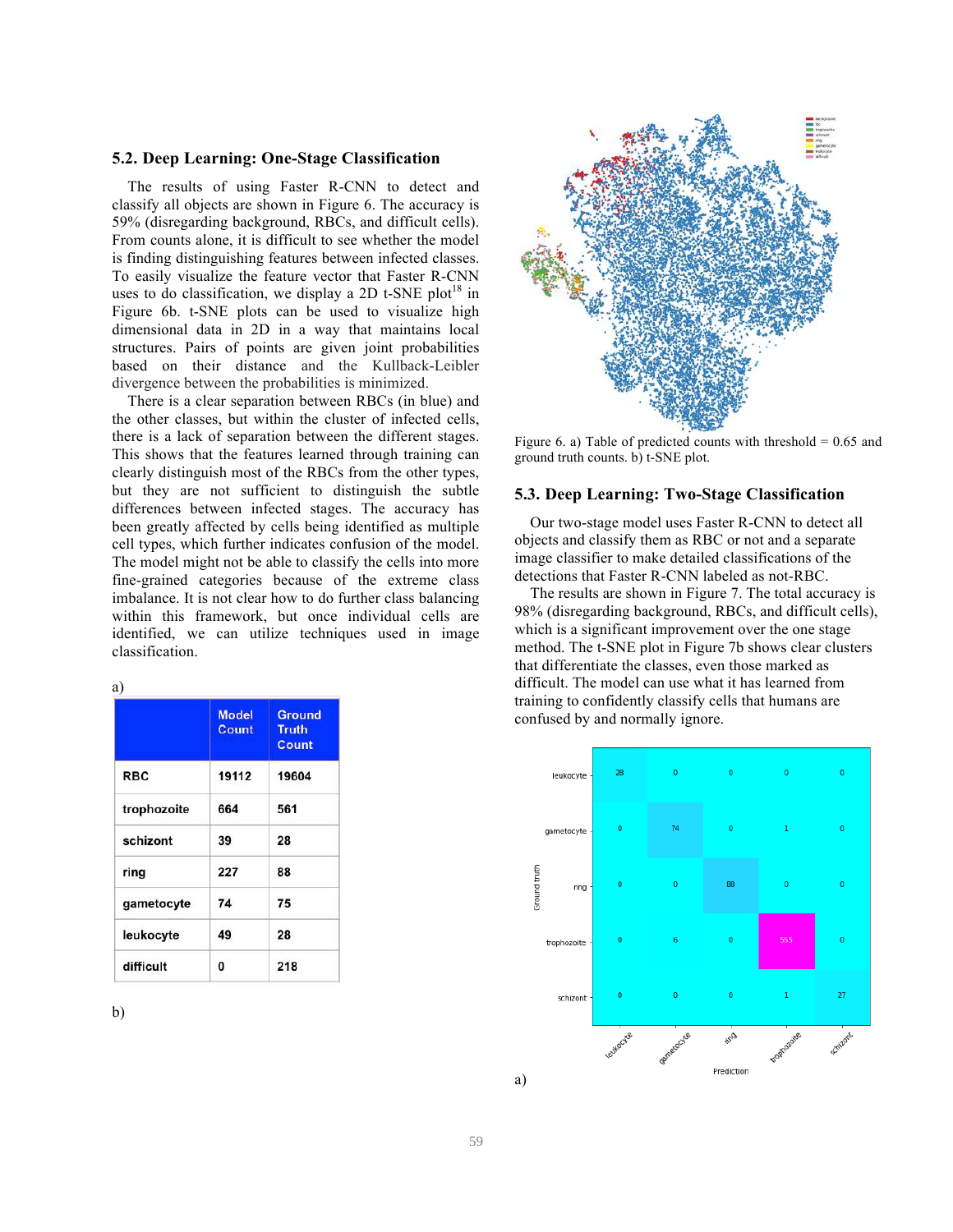

Figure 7. a) Confusion matrix of predicted vs. ground truth in the classification stage. b) t-SNE plot after 2-stage classification.

#### **5.4. Comparison with Humans**

In order to put the results in context, we compare the results of our deep learning model to human annotators. Two expert annotators from two different *P. vivax* labs annotated all the images from the test set independently, and the results are shown in Figure 8. The total accuracy of the non-difficult infected cells is 72%, which is less than the accuracy of our two-stage classification model. This shows the model's ability to identify cells as well as an expert human for cases where the humans are sure about the classification. In ambiguous cases, an automated system would be even more useful for humans.

|        | ٥       |
|--------|---------|
|        |         |
|        |         |
| ×<br>v | ۰,<br>i |

|             | <b>Annotator 1</b><br><b>Count</b> | <b>Annotator 2</b><br><b>Count</b> | F1<br>score<br>(%) |
|-------------|------------------------------------|------------------------------------|--------------------|
| trophozoite | 561                                | 437                                | 82                 |
| schizont    | 28                                 | 98                                 | 44                 |
| ring        | 88                                 | 40                                 | 67                 |
| gametocyte  | 75                                 | 242                                | 63                 |

| leukocyte | 28  | 23  | 92 |
|-----------|-----|-----|----|
| difficult | 218 | 119 | -- |

Figure 8. a) Table of counts.

## **5.5. Future Work**

The end goal of this project is to develop a framework that can help researchers automatically classify and stage cells from a field of view image and identify features differentiating the infected stages. Further validation of our model needs to be done. We intend to test the model on more reliable ground truth (like samples with parasites with more synchronized growth) and test for robustness by testing on samples prepared in a different lab. We also intend to create an online tool where images can be uploaded and run through the model, relevant results can be displayed, and annotated data from the community can be collected and incorporated into future iterations of the model.

# **References**

- 1. Russakovsky, O. *et al.* ImageNet Large Scale Visual Recognition Challenge. *Int. J. Comput. Vis.* **115,** 211–252 (2015).
- 2. Lin, T.-Y. *et al.* Microsoft COCO: Common Objects in Context. in *Computer Vision – ECCV 2014* (eds. Fleet, D., Pajdla, T., Schiele, B. & Tuytelaars, T.) 740–755 (Springer International Publishing, 2014).
- 3. Mavandadi, S. *et al.* A mathematical framework for combining decisions of multiple experts toward accurate and remote diagnosis of malaria using tele-microscopy. *PLoS One* **7,** e46192 (2012).
- Linder, N. *et al.* A malaria diagnostic tool based on computer vision screening and visualization of Plasmodium falciparum candidate areas in digitized blood smears. *PLoS One* **9,** e104855 (2014).
- 5. Díaz, G., González, F. A. & Romero, E. A semi-automatic method for quantification and classification of erythrocytes infected with malaria parasites in microscopic images. *J. Biomed. Inform.* **42,** 296–307 (2009).
- 6. Tek, F. B., Dempster, A. G. & Kale, İ. Parasite detection and identification for automated thin blood film malaria diagnosis. *Comput. Vis. Image Underst.* **114,** 21–32 (2010).
- 7. Ren, S., He, K., Girshick, R. & Sun, J. Faster R-CNN: Towards Real-Time Object Detection with Region Proposal Networks. *arXiv [cs.CV]* (2015).
- 8. Girshick, R., Donahue, J., Darrell, T. & Malik, J. Region-Based Convolutional Networks for Accurate Object Detection and Segmentation. *IEEE Trans. Pattern Anal. Mach. Intell.* **38,** 142–158 (2016).
- 9. Girshick, R. Fast r-cnn. in *Proceedings of the IEEE International Conference on Computer Vision* 1440–1448 (2015).